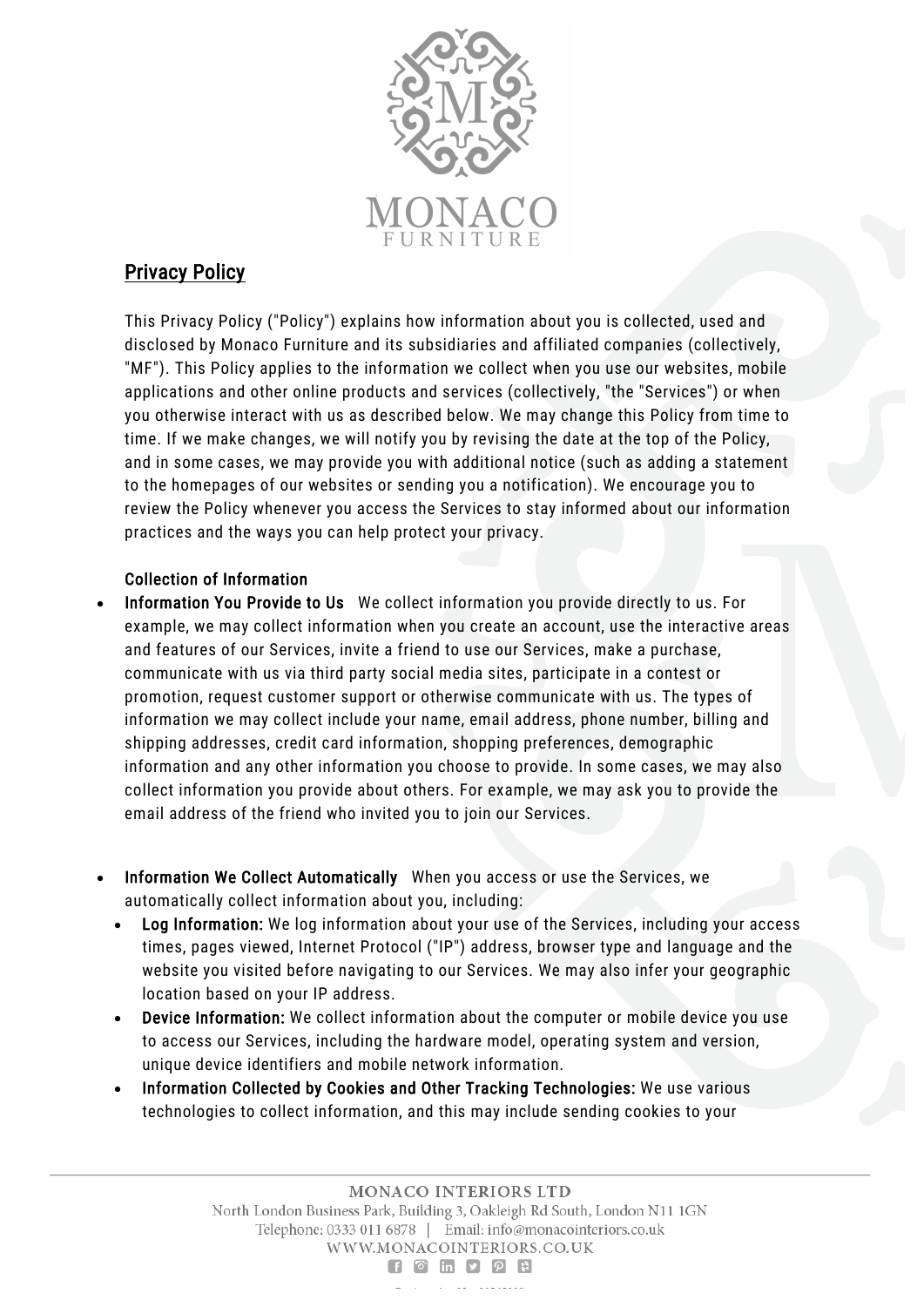

computer or mobile device. Cookies are small data files stored on your hard drive or in device memory that help us to, among other things, improve our Services and your experience, see which areas and features of our Services are popular and count visits. We may also collect information using web beacons (also known as "tracking pixels"). Web beacons are electronic images that may be used on our Services or in our emails and help deliver cookies, count visits, understand usage and campaign effectiveness and determine if an email has been opened and acted upon.

# Use of Information

We may use information about you for various purposes, including to:

- Operate and improve the Sites and our services.
- Provide the products, services and information you request, process transactions and send you related information, including confirmations and receipts.
- Send you technical notices, updates, security alerts and support and administrative messages.
- Respond to your comments and questions and provide customer service.
- Confirm orders attributable to your account and track the results of invitation referrals.
- Monitor and analyze trends, usage and activities in connection with the Services.
- Personalize and improve the Services and provide advertisements, content or features that match your profile and interests.
- Process and deliver contest entries and rewards.
- communicate with you about new products, services, contests, promotions, rewards, special offers, upcoming events and other news about CG and our selected partners.
- link or combine with other information we receive from third parties to help understand your needs and provide you with better service, and
- carry out any other purpose for which the information was collected

CG may store and process personal information in the United States and in other countries.

# Sharing of Information

We will not share your personal information with third parties other than as follows:

• with third party vendors, consultants and other service providers who are working on our behalf and need access to your information to carry out their work for us.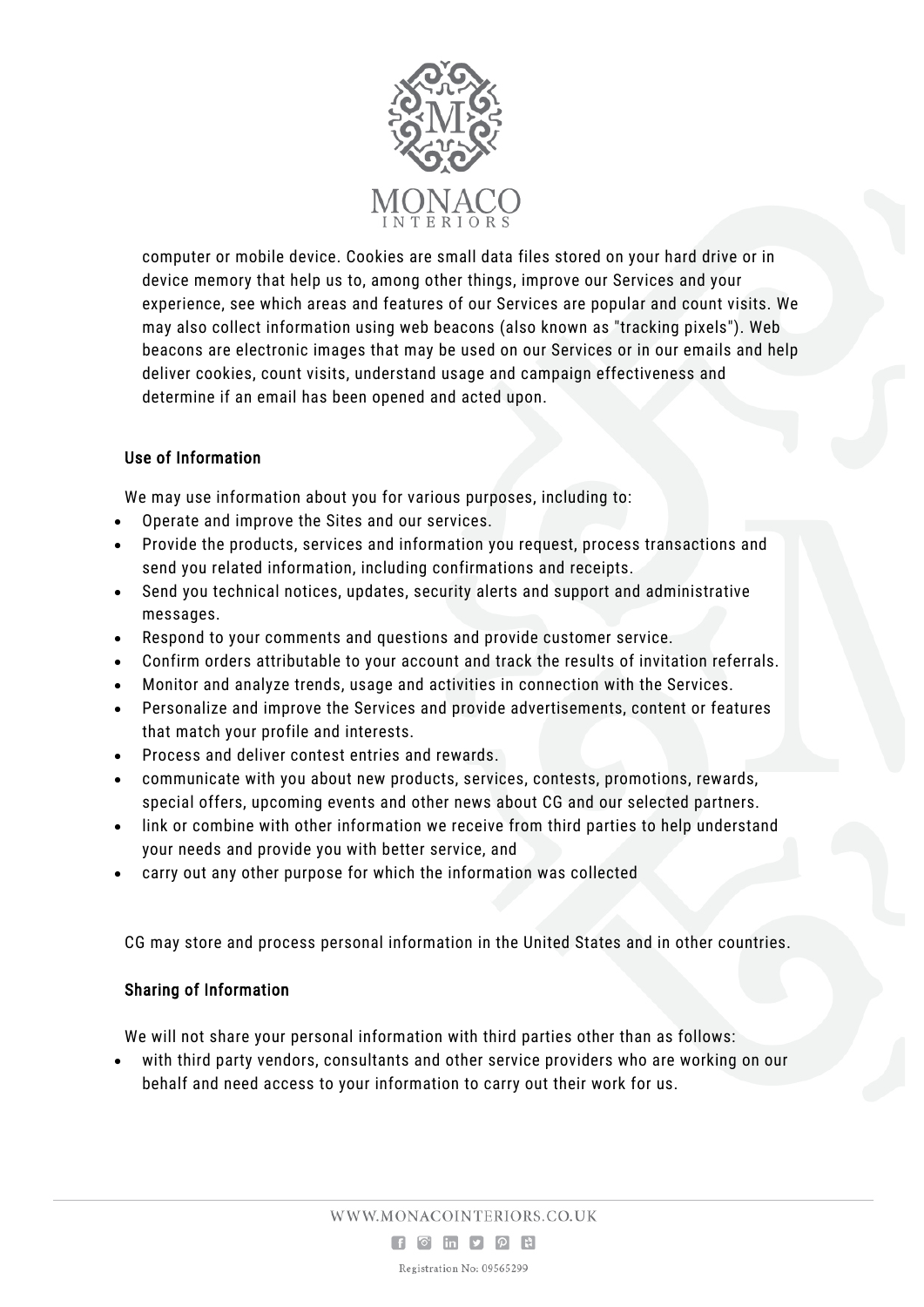

- when you give us your consent, including if we notify you on the Services that the information you provide will be shared in a particular manner and you provide such information.
- when you sign up for and participate in the interactive areas of our Services, certain information about you may be displayed publicly.
- with third parties for their own marketing and business purposes
- in response to a request for information if we believe disclosure is in accordance with any applicable law, regulation or legal process, or as otherwise required by any applicable law, rule or regulation.
- if we believe your actions are inconsistent with our user agreements or policies, or to protect the rights, property and safety of MF or others, and
- in connection with, or during negotiations of, any merger, sale of company assets, financing or acquisition of all or a portion of our business to another company.

We may also share aggregated or de-identified information, which cannot reasonably be used to identify you.

# Social Sharing Features

The Services may offer social sharing features and other integrated tools (such as the Facebook "Like" button), which let you share actions you take on our Services with other media, and vice versa. The use of such features enables the sharing of information with your friends or the public, depending on the settings you establish with the entity that provides the social sharing feature. For more information about the purpose and scope of data collection and processing in connection with social sharing features, please visit the privacy policies of the entities that provide these features.

Advertising and Analytics Services Provided by Others

We may also allow others to serve advertisements on our behalf across the Internet and to provide analytics services. Some of these entities may use cookies, web beacons and other technologies to collect information about your use of the Services and other websites, including your IP address, web browser, pages viewed, time spent on pages, links clicked and conversion information. This information may be used by MF and others to, among other things, analyze and track data, determine the popularity of certain content, deliver